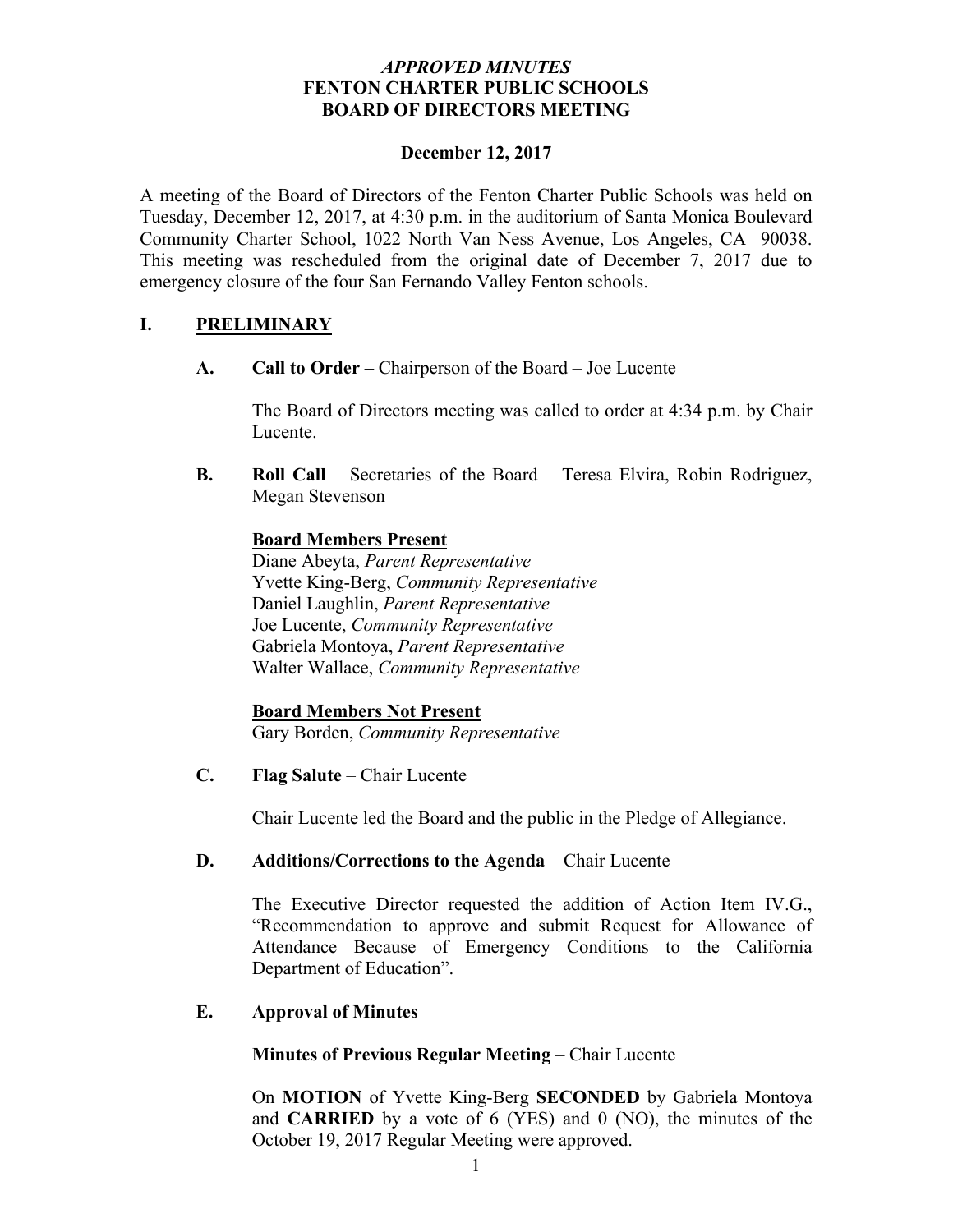# **II. COMMUNICATIONS**

**A. Presentations from the Public** – Chair Lucente There were no presentations from the public.

#### **B. Committee/Council Reports**

Minutes of all meetings held by any committee and/or council were sent to the Board Members prior to this meeting.

There were no further reports by committees/councils.

# **C. Treasurer/CFO's Report**

Executive Director, Irene Sumida, reported for Kristin Dietz, FCPS Treasurer and CFO, and presented monthly profit and loss statements, revenue, expenditures, year-to-date projections, and First Interim Reports for the Fenton Charter Public Schools. The following information/reports were presented:

- Forecast net income for the organization was \$1,441,999
- This forecast reflects a decrease of \$270,000 from the previous forecast with the change related to the following:
	- Final OPEB adjustment per prior year liability: negative \$120,000
	- SB 740 calculation adjustment: negative \$151,000 (primarily at FPC)
	- Special Education contracted and legal services at FACS: negative \$52,000
	- Repairs and maintenance at SMBCCS: -\$54,000
	- Prior year revenue for lottery and SMAA of \$78,000 helped to offset additional expenses above
- Balance sheet remains strong with cash balances at 9/30/17 of \$11,851,866, an increase of \$182,000 compared to year-end
- First Interim Reports for each of the five Fenton campuses

## **D. Directors' Reports**

Fenton Avenue Charter School (FACS) – Stacy Carroll Hutter, Director, reported.

Santa Monica Boulevard Community Charter School (SMBCCS) – Dr. David Riddick, Director, reported.

Fenton Primary Center (FPC) – Richard Parra, Director, reported.

Fenton STEM Academy (STEM) – Jennifer Miller, Director, reported. Fenton Charter Leadership Academy (FCLA) –Cary Rabinowitz, Director, reported.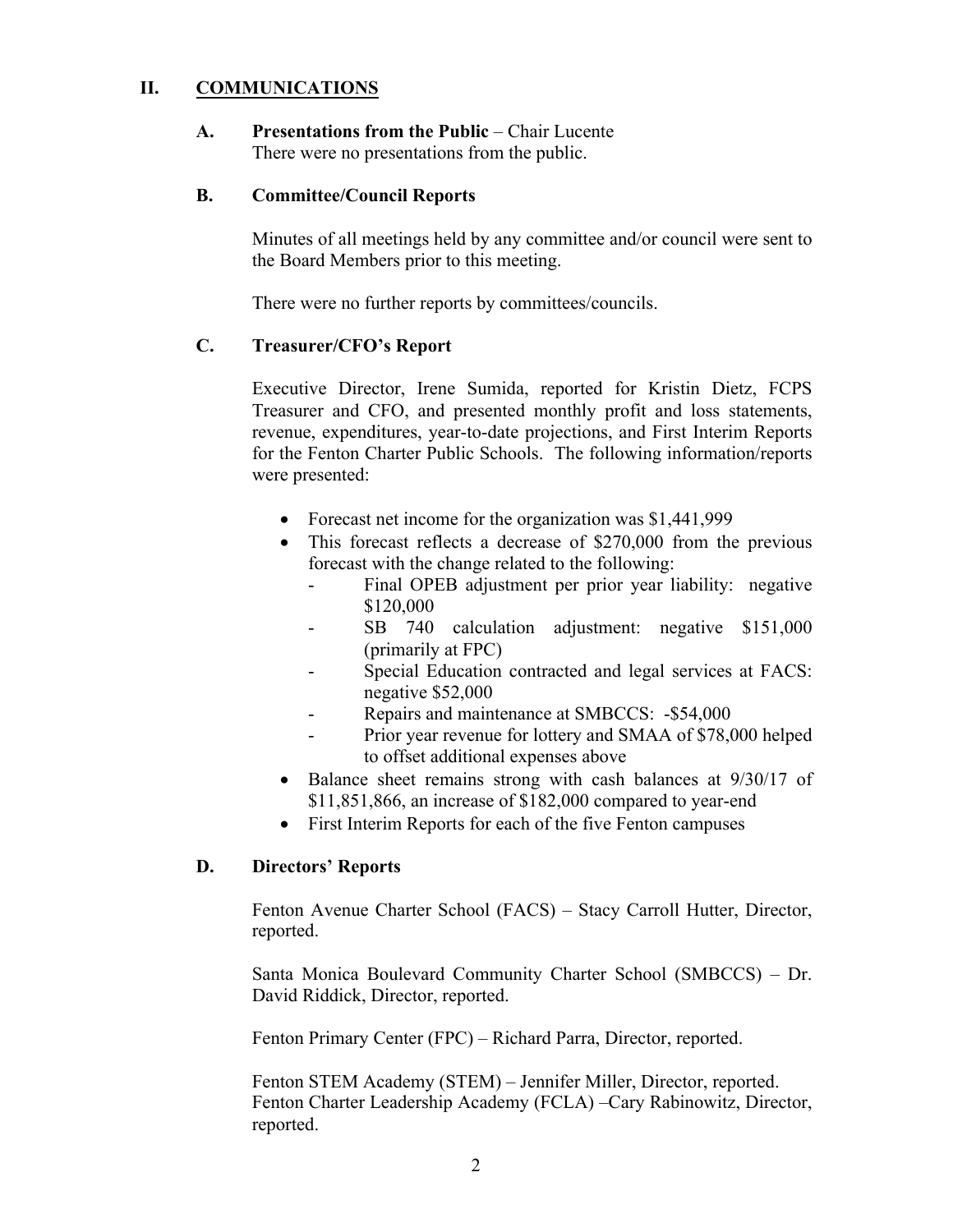## **E. Executive Director's Report**

Fenton Charter Public Schools (FCPS) – Irene Sumida, Executive Director, reported.

## **III. CONSENT AGENDA ITEMS**

**A. Recommendation to approve move of Elementary School Counselor from FCLA and STEM to SMBCCS**

## **B. Recommendation to approve continued membership in the California Charter Schools Association (CCSA)**

On **MOTION** of Yvette King-Berg, **SECONDED** by Daniel Laughlin and **CARRIED** by a vote of 6 (YES) and 0 (NO), the recommendation to approve the Consent Agenda was approved.

## **IV. ITEMS SCHEDULED FOR ACTION**

### **A. Recommendation to receive and file the June 30, 2017 consolidated audit report for the Fenton Charter Public Schools**

On **MOTION** of Walter Wallace, **SECONDED** by Gabriela Montoya and **CARRIED** by a vote of 6 (YES) and 0 (NO), the recommendation to receive and file the June 30, 2017 consolidated audit report for the Fenton Charter Public Schools was approved.

## **B. Recommendation to approve LAUSD Certification of Board Compliance Review**

On **MOTION** of Daniel Laughlin, **SECONDED** by Gabriela Montoya and **CARRIED** by a vote of 6 (YES) and 0 (NO), the recommendation to approve LAUSD Certification of Board Compliance Review was approved.

# **C. Recommendation to receive and file revised 2015-2016 and 2016-2017 fiscal year FASB ASC 715 Actuarial Valuation Reports for the Fenton Charter Public Schools post-employment healthcare benefit program**

On **MOTION** of Diane Abeyta, **SECONDED** by Walter Wallace and **CARRIED** by a vote of 6 (YES) and 0 (NO), the recommendation to receive and file the revised 2015-2016 and 2016-2017 fiscal year FASB ASC 715 Actuarial Valuation Reports for the Fenton Charter Public Schools post-employment healthcare benefit program was approved.

#### **D. Recommendation to approve opening of investment account for Fenton Charter Public Schools at Cathay Wealth Management**

On **MOTION** of Yvette King-Berg, **SECONDED** by Daniel Laughlin and **CARRIED** by a vote of 6 (YES) and 0 (NO), the recommendation to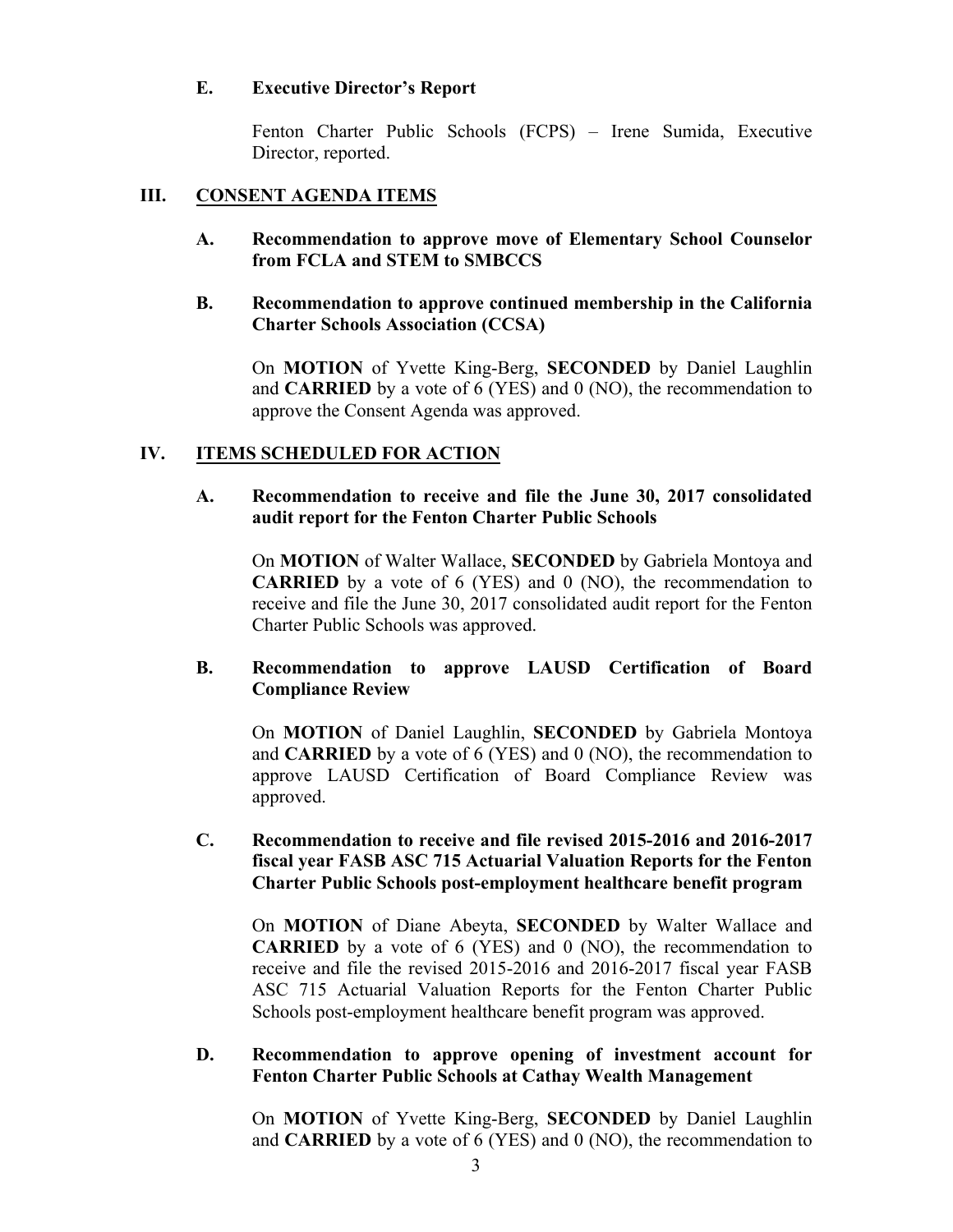approve the opening of investment account for Fenton Charter Public Schools at Cathay Wealth Management was approved.

## **E. Recommendation to approve tree trimming at Fenton Avenue Charter School**

On **MOTION** of Diane Abeyta, **SECONDED** by Gabriela Montoya and **CARRIED** by a vote of 6 (YES) and 0 (NO), the recommendation to approve the tree trimming at Fenton Avenue Charter School was approved.

# **F. Recommendation to approve Proposition 39 (California Clean Energy Jobs Act) Manager Services fees**

On **MOTION** of Walter Wallace, **SECONDED** by Gabriela Montoya and **CARRIED** by a vote of 6 (YES) and 0 (NO), the recommendation to approve the Proposition 39 (California Clean Energy Jobs Act) Manager Services fees was approved.

# **G. Recommendation to approve and submit "Request for Allowance of Attendance Because of Emergency Conditions" to the California Department of Education**

On **MOTION** of Yvette King-Berg, **SECONDED** by Daniel Laughlin and **CARRIED** by a vote of 6 (YES) and 0 (NO), the recommendation to approve and submit "Request for Allowance of Attendance Because of Emergency Conditions" to the California Department of Education to obtain approval of attendance and instructional time credit during the closure of FACS and FPC (December 5 – December 8; 4 days), and FCLA and STEM (December 6 – December 8; 3 days) due to the Creek Fire was approved.

# **V. ITEMS SCHEDULED FOR INFORMATION**

## **A. Update on FCPS OPEB Trust**

John Coury, First Vice President and Financial Advisor at Cathay Wealth Management, presented an update on the activities of the investment account to date.

## **B. E-Rate Executive Summary**

*These were information items only and no action was taken.*

## **VI. CLOSED SESSION**

Chair Lucente made the following announcement:

"The Board of Directors will now be moving into closed session to discuss matters described in Section VI. Matters to be discussed are those permitted by Government Code Section 54957 – Personnel Matters."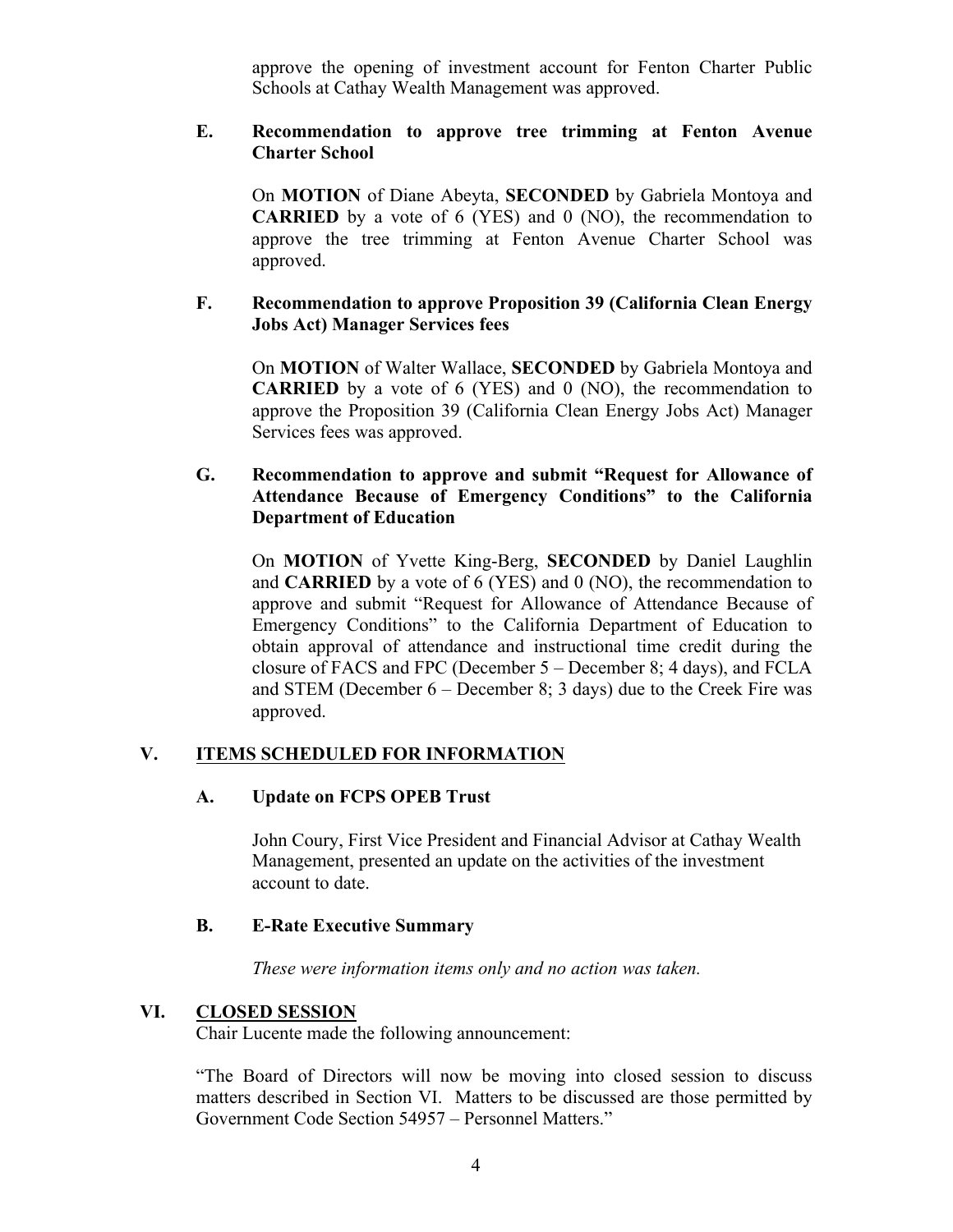The Board convened to Closed Session at 5:47 p.m.

- **A. PERSONNEL: (Government Code 54957) PUBLIC EMPLOYMENT – Instructional Coaches' Job Description**
- **B. PERSONNEL: (Government Code 54957) PUBLIC EMPLOYMENT – Selection of New Administrators and Placement of Current Administrators**
- **C. PERSONNEL: (Government Code 54957) PUBLIC EMPLOYMENT – Evaluation Process for Administrators**

# **VII. RETURN TO OPEN SESSION**

The Board reconvened to Open Session at 6:26 p.m.

Chair Lucente announced that action had been taken on the following items by the Board of Directors in Closed Session:

# **A. PERSONNEL: (Government Code 54957) PUBLIC EMPLOYMENT – Instructional Coaches' Job Description, Job Application and Timeline for Selection**

On **MOTION** of Diane Abeyta, **SECONDED** by Daniel Laughlin and **CARRIED** by a vote of 6 (YES) and 0 (NO), the Board approved the job description and job application for the two positions of Instructional Coach along with the following actions:

- 1) The Executive Director is to distribute the job application via email to all staff on December 13, 2017. Completed applications are to be submitted to the Executive Director by January 12, 2018, and interviews will be scheduled for Saturday, January 20, 2018, and conducted by the following members of the Ad Hoc Planning and Implementation Committee:
	- Board Members Daniel Laughlin and Joe Lucente
	- Faculty Representatives Barbara Ausherman (FACS), Walter Gomez (SMBCCS), Meaghan Berry (FPC), Cecilia Quijano (FCLA/STEM)
	- Executive Director Irene Sumida and newly appointed Chief Academic Officer David Riddick
- 2) The Executive Director will request approval of the two candidates recommended for the Instructional Coaches' positions by the Ad Hoc Instructional Coaches Interview Committee at the January 25, 2018 regular meeting of the Board of Directors.

# **B. PERSONNEL: (Government Code 54957) PUBLIC EMPLOYMENT – Selection and Placement of Current and New Administrators**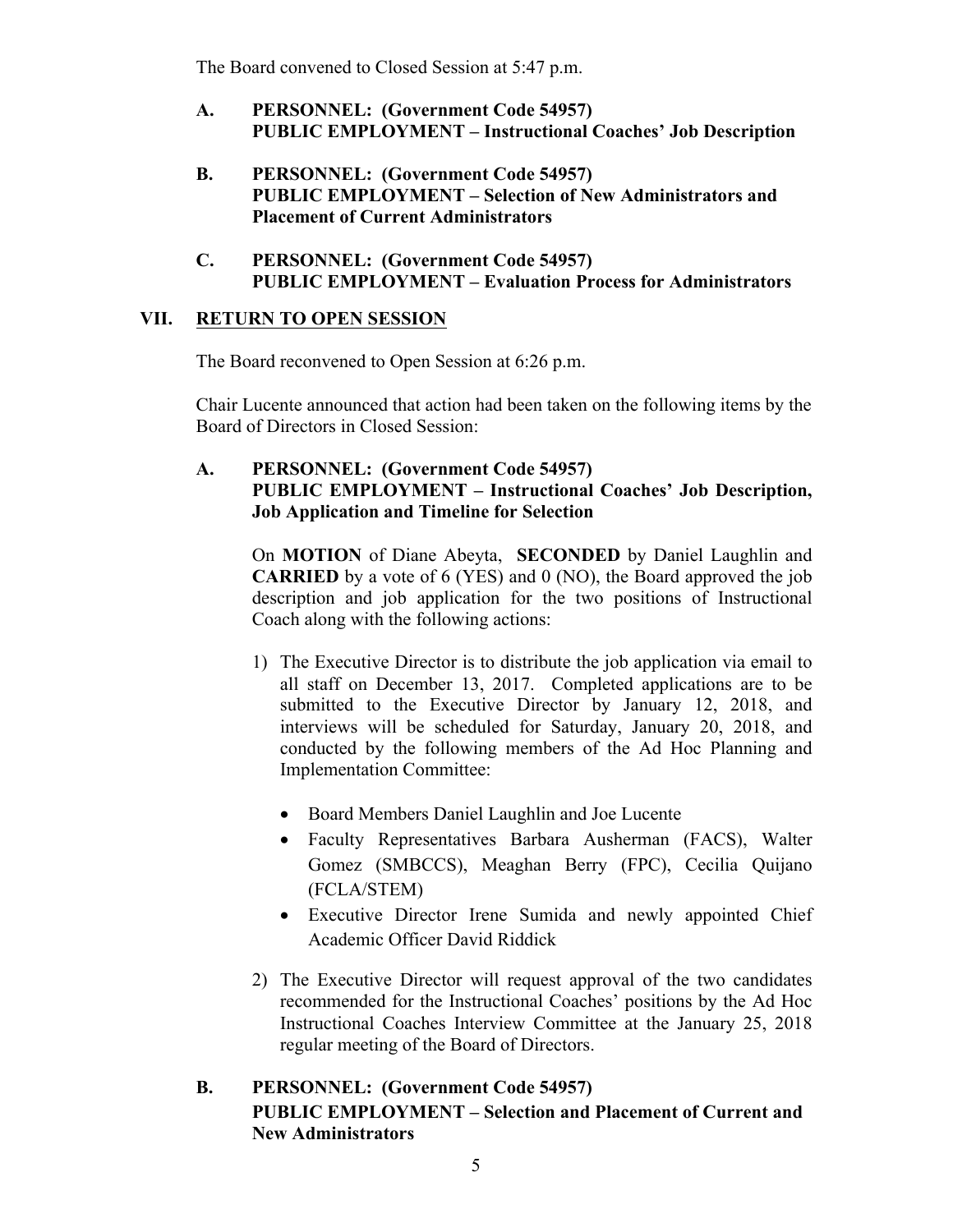On **MOTION** of Yvette King-Berg, **SECONDED** by Walter Wallace and **CARRIED** by a vote of 6 (YES) and 0 (NO), the Board approved the following actions:

#### *Placement of Current Administrators:*

- 1) When openings occur for a Director level position, the Executive Director will solicit suggestions from staff and conduct a survey of current administrators with the understanding that only current administrators will be considered for placement as a Fenton Director. The Executive Director will bring a recommendation for placements to the Board of Directors for approval.
- 2) All current administrators will be surveyed yearly to assist with the movement of administrators to a lateral or higher position that may become necessary as determined by the Executive Director. The Executive Director will explain the need for movement to the Board of Directors and request approval.
- 3) There will be no interviews of current administrators to fill any openings as all current administrators with positive annual evaluations are qualified to hold an administrative assignment at any Fenton school.
- 4) At the January 25, 2018 meeting of the Board of Directors, recommended placements for all current administrative staff will be brought to the Board for discussion and approval. The Board will finalize all administrative assignments for 2018-2019 at that time.

#### *Selection of New Administrators:*

1) The Board approved an application form to be used to identify interested and qualified internal candidates for administrative positions with the understanding that all new, inexperienced administrators will begin as Administrative Coordinators.

The form will be used when additional administrators are needed and to ensure that Fenton staff members are offered the opportunity to apply for a Fenton administrative position prior to the Board seeking any outside applicants.

As additional administrators will be needed for the 2018-2019 school year, the Executive Director will send the new administrator application form via email to all staff on December 13, 2017 with a return date of January 12, 2018.

2) The members of the Ad Hoc Planning and Implementation Committee (Faculty and Classified Representatives) who are not participating in the Instructional Coaches interview process will review all applications on January 20, 2018 to ensure qualifications and experience requirements are met.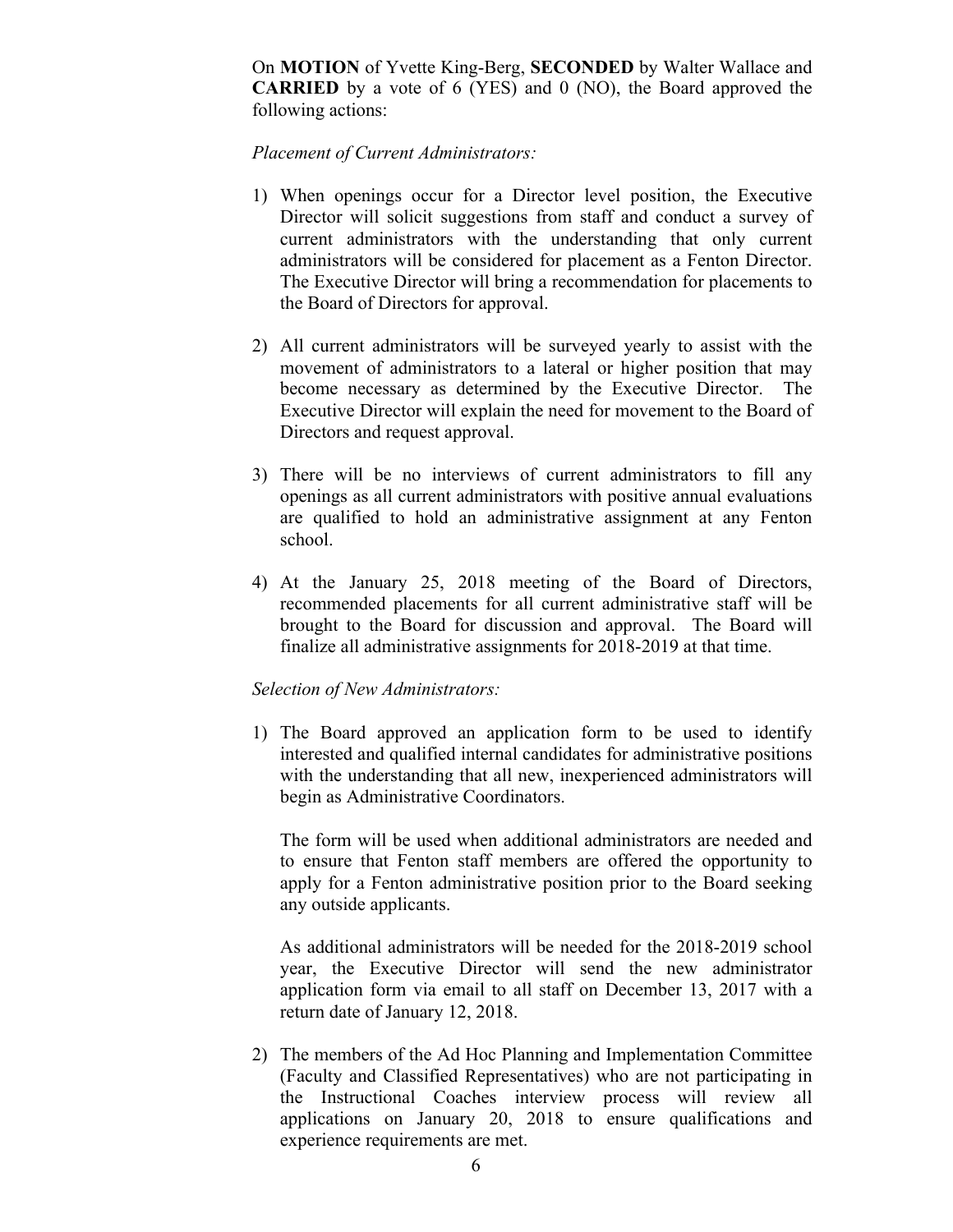The Board will receive and review applications at the January 25, 2018 meeting and approve the Ad Hoc New Administrator Interview Committee consisting of Faculty and Classified Representatives, at least one administrator from each site, selected Board representatives, the ED and CAO. All administrators are employed by the Fenton Charter Public Schools, and must be able to move to any location as needed. Interviews will therefore be conducted by representatives of the organization (each school site and the FCPS office).

- 3) Interviews for new administrative positions are to be conducted on February 10, 2018. The Executive Director will place candidates selected by the Ad Hoc New Administrator Interview Committee at specific school sites for the 2018-2019 school year. Each will serve as an Administrative Coordinator. The Executive Director will present the recommendation for placements to the Board of Directors for final approval at the March 1, 2018 meeting.
- 4) If administrative openings should still exist after in-house candidates have been interviewed and placements made by the Board on March 1, 2018, the Executive Director will seek outside candidates via EdJoin or other professional job listings unless there are qualified in-house candidates that are recommended to the Board of Directors by the Executive Director. The Ad Hoc Planning and Implementation Committee will meet to discuss and specify next steps if this should occur.

# **C. PERSONNEL: (Government Code 54957) PUBLIC EMPLOYMENT – Evaluation Process for Administrators**

On **MOTION** of Yvette King-Berg, **SECONDED** by Daniel Laughlin and **CARRIED** by a vote of 6 (YES) and 0 (NO), the Board approved the revision of the evaluation process for administrators as follows: the items corresponding to each administrator's job description will be removed, but comments related to the fulfillment of responsibilities will remain. The section describing the characteristics of leadership will remain as in previous years. This section will comprise the final score, along with a summary of all comments. Beginning in the 2018-2019 school year, the Chief Academic Officer will add additional comments based on site observations and achievement results.

The Ad Hoc Planning and Implementation Committee is asked to continue to refine and improve the administrators' evaluation process to ensure a more inclusive mechanism. Some suggestions received from the Committee, which the Board supports for future discussion:

- In addition to staff input, have Assistant Directors and Administrative Coordinators evaluated by the Director of the school
- Survey parents and students
- Have Faculty and Classified Representatives complete the evaluations based on input from their constituents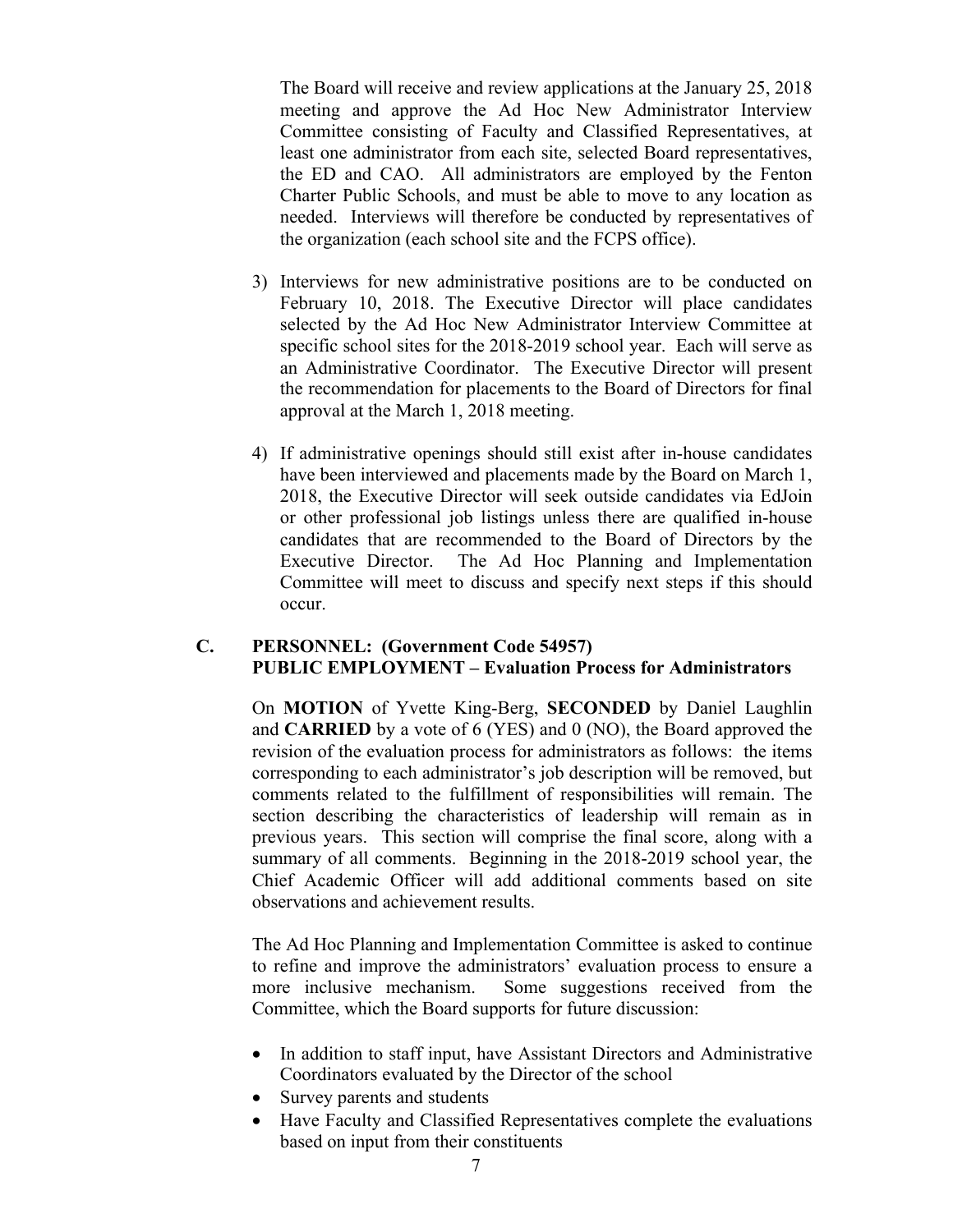The Board requests that the Committee work on this task after the matters already scheduled on the Committee's calendar for this school year have been completed. The review may begin this school year or next, but should be accomplished to ensure an improved process moving forward.

# **VIII. ANNOUNCEMENTS**

# **IX. ADJOURNMENT**

The meeting was adjourned at 6:34 p.m.

The next regular meeting of the Board of Directors of the Fenton Charter Public Schools will be held on Thursday, January 25, 2018 at 4:30 p.m. in the boardroom of the Fenton Charter Public Schools, 8928B Sunland Boulevard, Sun Valley, CA 91352.